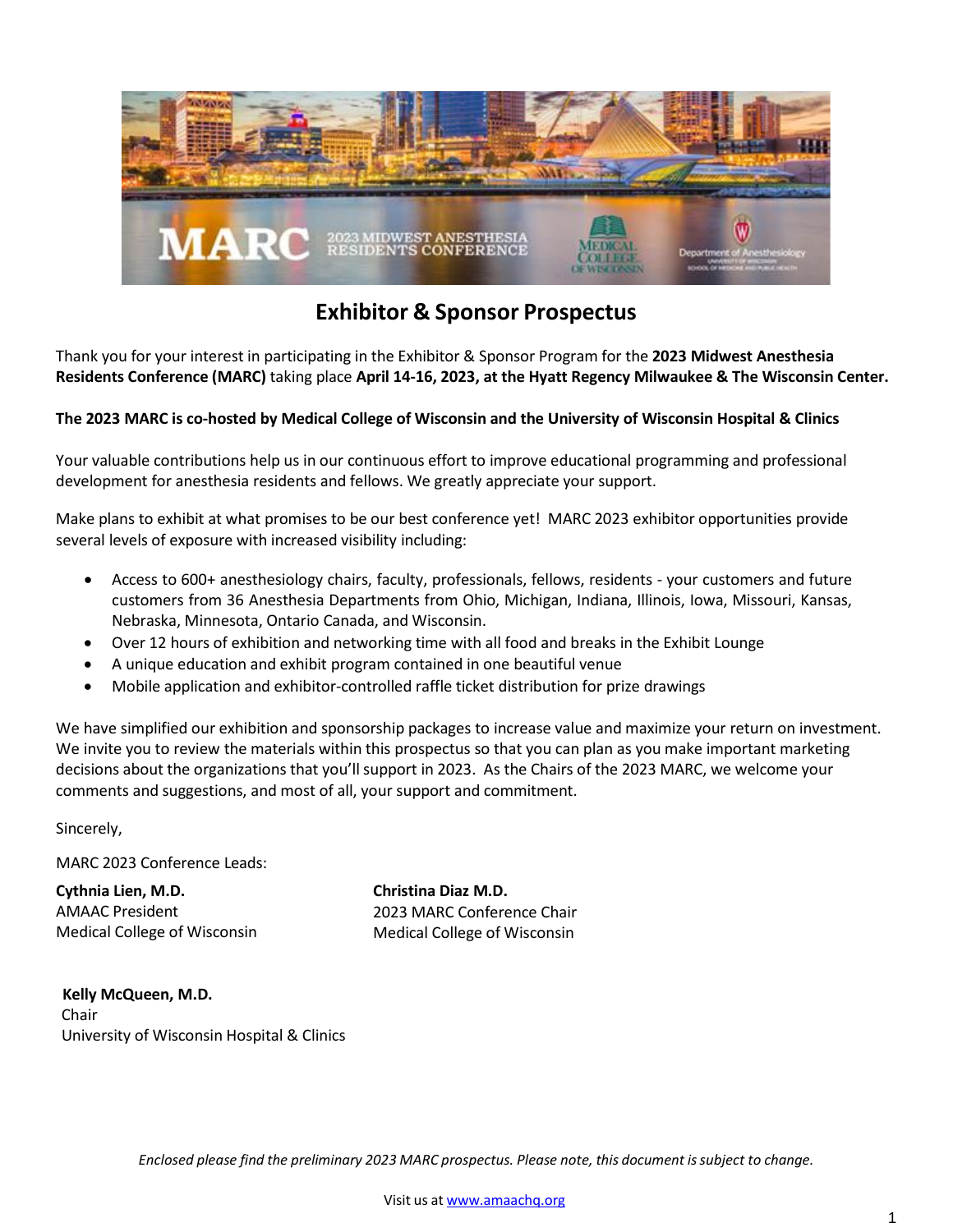# **MIDWEST ANESTHESIA RESIDENTS CONFERENCE 2023 Exhibitor & Sponsor Benefits**

### **What can you expect in return?**

- Increased visibility for your company's representatives.
- One-on-one exposure of your company's products and services with the current and future anesthesiologists who make the buying decisions in academic and private institutions.
- A unique opportunity to solidify relationships with anesthesiology professionals.
- Position your company as a leader in the industries you serve.

### **Who will recognize my contribution?**

- Residents attend and present clinical reports and research from their individual programs in conjunction with attending physicians and faculty of their respective institutions.
- Over 600+ anesthesiology professionals representing 36 academic Departments of Anesthesiology in the Midwest region of the U.S will attend the 2023 Midwest Anesthesia Residents Conference including:
- Advocate Illinois Masonic Medical Center
- Beaumont Health System
- Case Western Reserve University MetroHealth Medical
- Cleveland Clinic Foundation
- Detroit Medical Center/Wayne State University
- Henry Ford Hospital
- Indiana University School of Medicine
- Cook County Health and Hospitals System
- Loyola University Medical Center
- Mayo Clinic
- McLaren Greater Lansing, Michigan State University
- McLaren Greater Lansing, Michigan State University
- Medical College of Wisconsin
- Northwestern University Feinberg School of Medicine
- Ohio Health
- Rush University Medical Center
- Saint Louis University Hospital
- Schulich School of Medicine & Dentistry, Western University
- University Hospitals of Cleveland Case Medical Center
- University of Chicago
- University of Cincinnati Medical Center
- University of Illinois at Chicago
- University of Iowa
- University of Kansas Kansas City
- University of Kansas Wichita
- University of Louisville
- University of Michigan
- University of Minnesota
- University of Missouri Columbia
- University of Missouri-Kansas City School of Medicine
- University of Nebraska Medical Center
- University of Toledo Medical Center
- University of Wisconsin Hospital & Clinics
- Washington University in St. Louis School of Medicine
- Wayne State University School of Medicine
- Wexner Medical Center at The Ohio State University

## **Schedule of Events**

| <b>Friday, April 14</b>                    |                                     |
|--------------------------------------------|-------------------------------------|
| Exhibitor Registration and Set Up          | $2:00 \text{ pm} - 5:00 \text{ pm}$ |
| Final Exhibits Inspection                  | 5:00 pm $-$ 5:45 pm                 |
| Networking Reception in the Exhibit Lounge | 6:00 pm $-$ 9:00 pm                 |
| <b>Saturday, April 15</b>                  |                                     |
| <b>Exhibits Hours</b>                      | $6:30$ am - 4:00pm                  |
| Breakfast in Exhibit Lounge                | $6:30$ am – 8:30am                  |
| Refreshment Break in Exhibit Lounge        | $9:30$ am - 10:00am                 |
| Lunch in Exhibit Lounge                    | $11:30am - 1:30pm$                  |
| Refreshment Break in Exhibit Lounge        | $2:00 \text{pm} - 2:30 \text{pm}$   |
| Exhibit Load Out                           | $4:00 \text{pm} - 6:00 \text{pm}$   |
| <b>Off-Site Networking Reception</b>       | $5:00 \text{pm} - 7:00 \text{pm}$   |
| <b>Sunday, April 16</b>                    |                                     |
| <b>Breakfast</b>                           | $7:30$ am - 8:30am                  |
| Awards Celebration                         | $8:30$ am – 9:30am                  |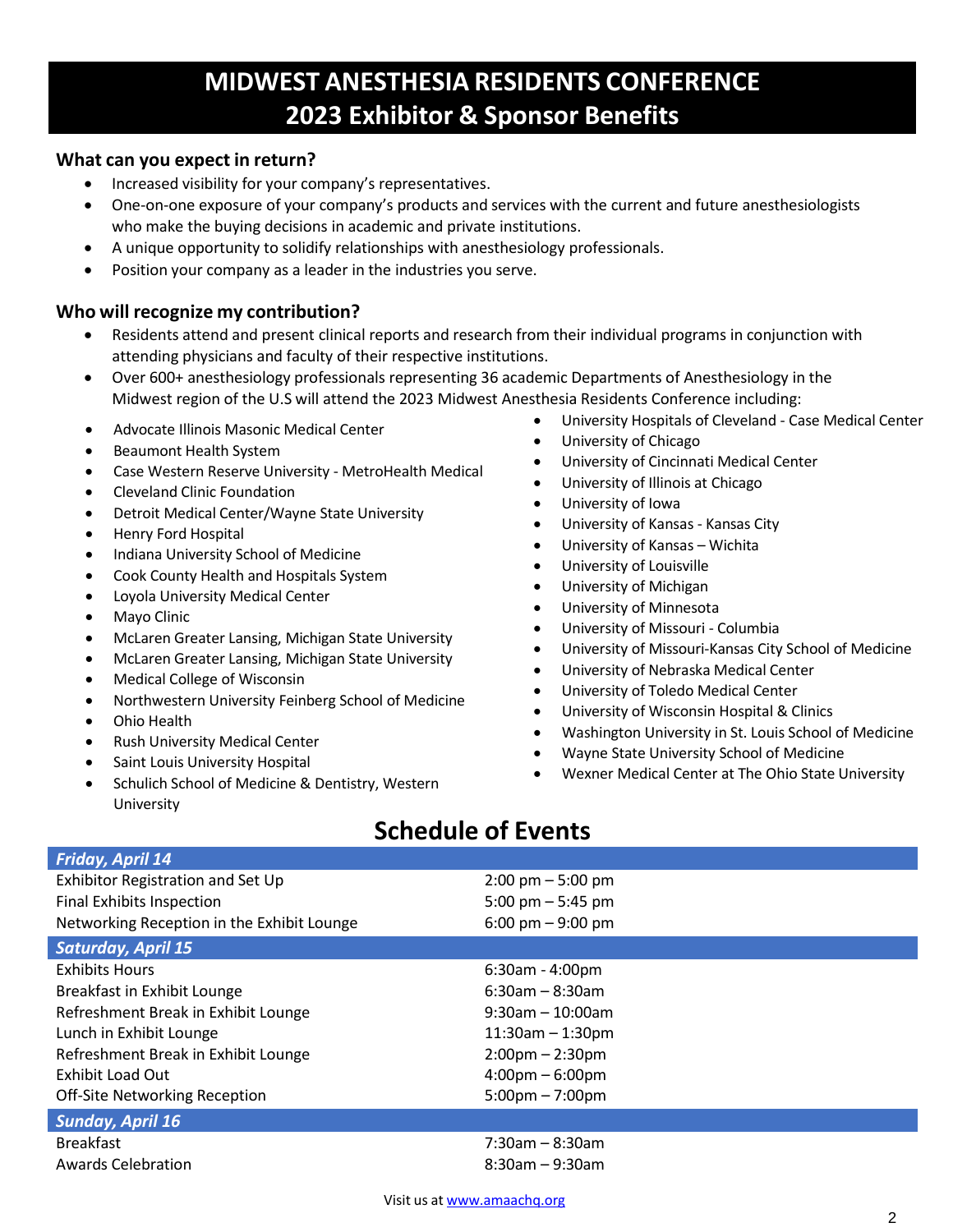# **MARC EXHIBITOR PACKAGES**

### **Platinum \$10,000 -** *limited to 2*

- Exhibit booth space 8 x 20 premium location
- (10) Full Conference Passes (includes exhibit hall meals, includes Saturday evening off-site event)
- Recognition on AMAAC website during the event year with URL link
- Opportunity to welcome attendees at registration desk Friday and Saturday
- Opportunity to provide welcome gift at registration
- Company logo or approved graphics on digital communications including Exhibit Hall & Awards Presentation
- Company logo on targeted event signage (deadline: March 15, 2023)
- Banner Ad in the MARC mobile app (deadline: April 1, 2023)
- Opportunity to distribute marketing materials at selected evening reception.
- Opportunity to participate in Exhibitor Raffle along with other conference exhibitors

### **Gold \$5,000 -** *limited to 3*

- Exhibit booth space 8 x 10 premium location
- (6) Full Conference Passes (includes exhibit hall meals and Saturday evening off-site event)
- Recognition on AMAAC website during the event year with URL link
- Company logo or approved graphics on digital communications including Exhibit Hall & Awards Presentation
- Banner Ad in the MARC mobile app (deadline: April 1, 2023)
- Opportunity to distribute marketing materials at selected evening reception.
- Opportunity to participate in Exhibitor Raffle along with other conference exhibitors

### **Silver \$3,000**

- Exhibit booth space 8 x 10
- (4) Full Conference Passes (includes exhibit hall meals, excludes Saturday evening off-site event)
- Recognition on AMAAC website during the event year with URL links
- Company logo or approved graphics on digital communications including Exhibit Hall & Awards Presentation
- Opportunity to participate in Exhibitor Raffle along with other conference exhibitors

- 6' Covered and Skirted Table
- (2) chairs
- Wastebasket
- Meals within the exhibit hall
- **Exhibitor Raffle participation**

### **EACH 8' x 10' EXHIBIT SPACE INCLUDES: ITEMS NOT INCLUDED IN YOUR EXHIBIT FEE:**

- Material handling and labor by the Exhibitor Service Provider
- Audio Visual
- Internet services
- Electrical hook-up and power usage at your space